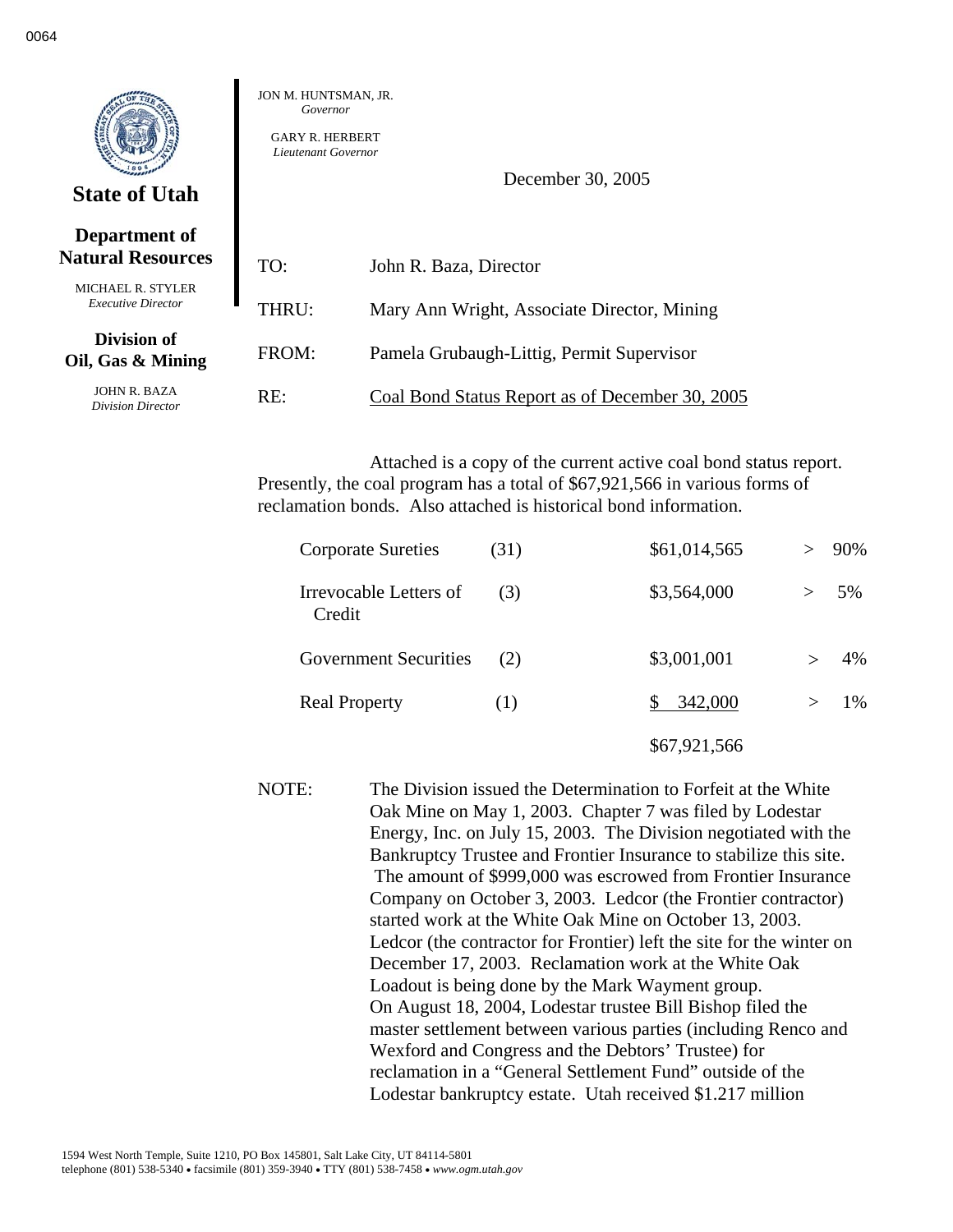Page 2 Coal Bond Status Report December 30, 2005

> dollars as part of this Settlement Agreement. The contract with the Frontier contractor, Ledcor, was terminated by the Division and on September 8, 2004. A total amount of \$318,128.60 was requested for transfer to the state of Utah, Division of Oil, Gas and Mining, for the sole benefit of reclamation of the Lodestar Energy, Inc.'s Whiskey Creek Mine as a result of the termination of this contract. VCM contractors were awarded the contract for reclamation at the Whiskey Creek Mine. Reclamation work started on October 4, 2004 and the contractor had to leave the site due to weather conditions on November 4, 2004. VCM returned to work on June 13, 2005 and reclamation was completed on November 1, 2005. The loadout reclamation was completed on November 4, 2005.

The AMR program "administered" this reclamation work.

Forfeiture sites reclaimed: Blazon (October 4, 2000), Sunnyside Mine (July 1, 1999), Summit #1 (November 20, 1997), Boyer Mine (April 17, 1997), and Black Jack #1 Mine (November 1992). J.B. King Mine received final bond release on March 24, 2000 and Trail Canyon Mine on December 28, 2000. Three bonds were fully released during the second quarter of 1998: Knight Mine (April 21, 1998), Gordon Creek #3 & #6 Mine, and Huntington #4 Mine (both on May 22, 1998).

Attachment cc: Wayne Hedberg Price Field Office Public Information Center O:\COALBOND\_RPT\coalbondingfourthquarter2005.doc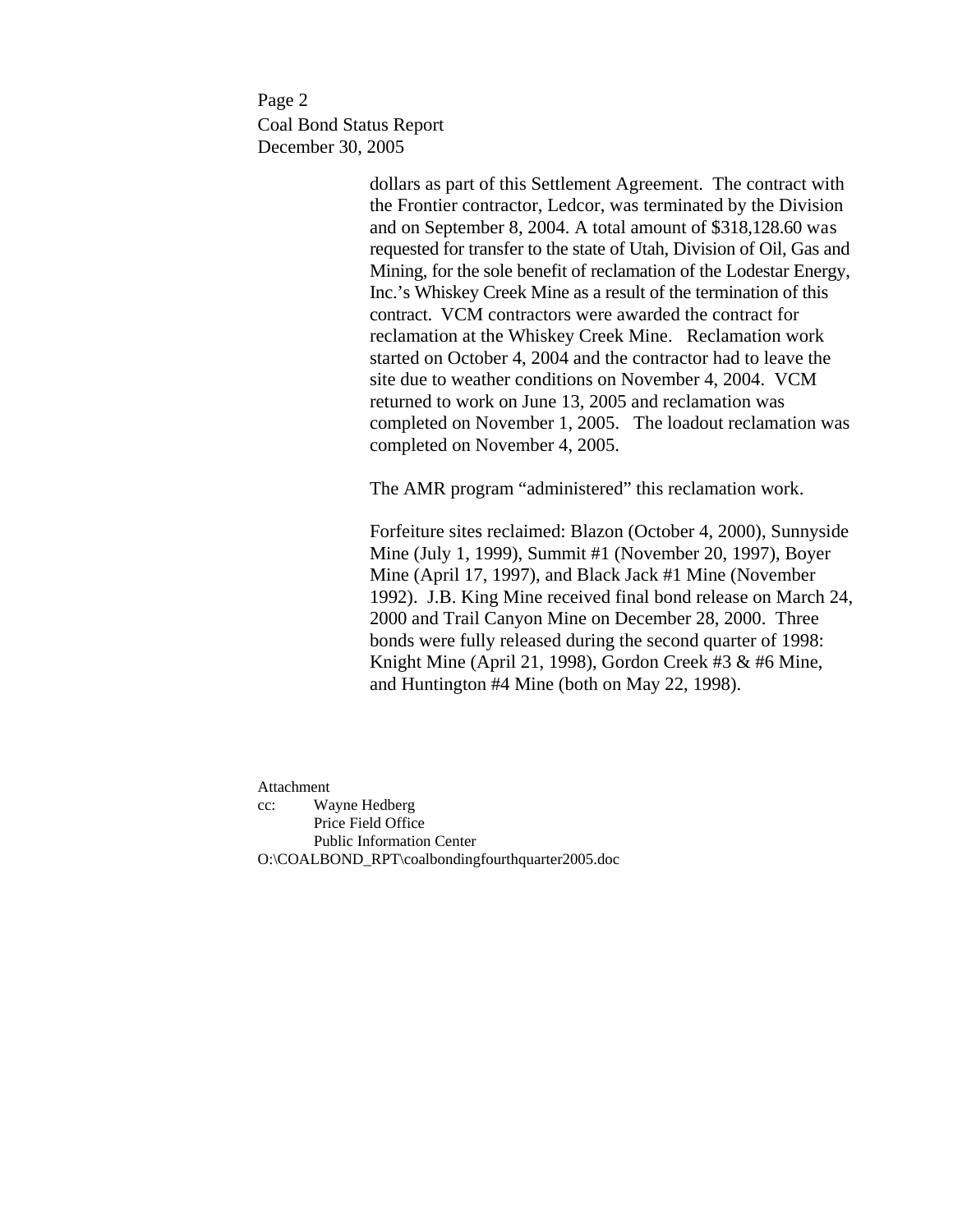| <b>NAME Of Project</b><br><b>Permit Number</b>                             | <b>Disturbed</b><br><b>Surface</b><br>Acres | <b>Present Bond</b><br>Amount<br>(Year Dollars) | <b>Type of Bond</b><br><b>Posted</b> | <b>Principal Holder*</b><br>(Best's Rating)<br>2005               | <b>Year Date</b><br><b>Posted</b><br>(Ridered) | Cost per<br>Acre | <b>Comments</b>                                                                                                                                                                                                                                                                                                                                                                                                                                                                                                                                                                                                                                                                                                                                                                                             |
|----------------------------------------------------------------------------|---------------------------------------------|-------------------------------------------------|--------------------------------------|-------------------------------------------------------------------|------------------------------------------------|------------------|-------------------------------------------------------------------------------------------------------------------------------------------------------------------------------------------------------------------------------------------------------------------------------------------------------------------------------------------------------------------------------------------------------------------------------------------------------------------------------------------------------------------------------------------------------------------------------------------------------------------------------------------------------------------------------------------------------------------------------------------------------------------------------------------------------------|
| <b>Castle Gate Holding Company</b><br><b>Castle Gate Mine</b><br>C/007/004 | 63                                          | \$680,154<br>(2009)                             | <b>Surety</b>                        | <b>Travelers Casualty</b><br>& Surety Co.<br>#104329369<br>$(A+)$ | 07/30/04                                       | \$10,796         | Increased to \$4,415,505 on 10/3/94; Reclamation<br>Agreement Submitted 1/95. Ridered 2/6/96. Phase I<br>Bond Release of \$400,775 on 1/31/97. Ridered<br>9/9/97 from \$6,757,451. Ridered to Castle Gate<br>Holding Company, permit transferred on 9/13/98.<br>Three replacement bonds submitted and accepted<br>on 7/1/99, (\$601,333 Each, \$1,804,000 total).<br>Ridered on 4/10/01 to \$1,071,000 for Phase II bond<br>release at Hardscrabble and Sowbelly. Approved<br>Phase II Bond Release on 6/5/03 in the amount of<br>\$390,846 - \$680,154 remaining Ridered on 7/8/03.<br>The three bonds with St. Paul Fire and Insurance.<br>Travelers and Insurance Company of the State of<br>PA were released, effective July 30, 2004 - replaced<br>with one Travelers bond in the amount of \$680.154. |
| Canyon Fuel Co, LLC<br><b>Skyline Mine</b><br>C/007/005                    | 74.31                                       | \$5,076,000<br>(2004)                           | Surety                               | St. Paul Fire &<br>Marine Ins. Co.<br>400SA1919 (A)               | 05/18/00                                       | \$68,308         | Original Bond Amount - \$1,850,500 (6/20/89); Bonds<br>replaced 7/30/90; Rider added 3/15/90; Rider added<br>6/9/92; Transferred from Costal Energy to Canyon<br>Fuel Co. LLC on 12/20/96. \$6,140,000 agreed on<br>6/23/97, to be posted by 7/28/97. Conference held.<br>Bond re-adjusted to \$5,076,000 (2001), and posted<br>10/23/97. Replaced surety 6/1/98, new parent ARCH<br>Western Resources. Replaced surety 5/18/00.<br>Liberty Mutual released on 5/8/01. Cost revised to<br>\$4,697,000 in 2004 dollars on 4/03. Costs being<br>revised as part of midterm in 2006.                                                                                                                                                                                                                           |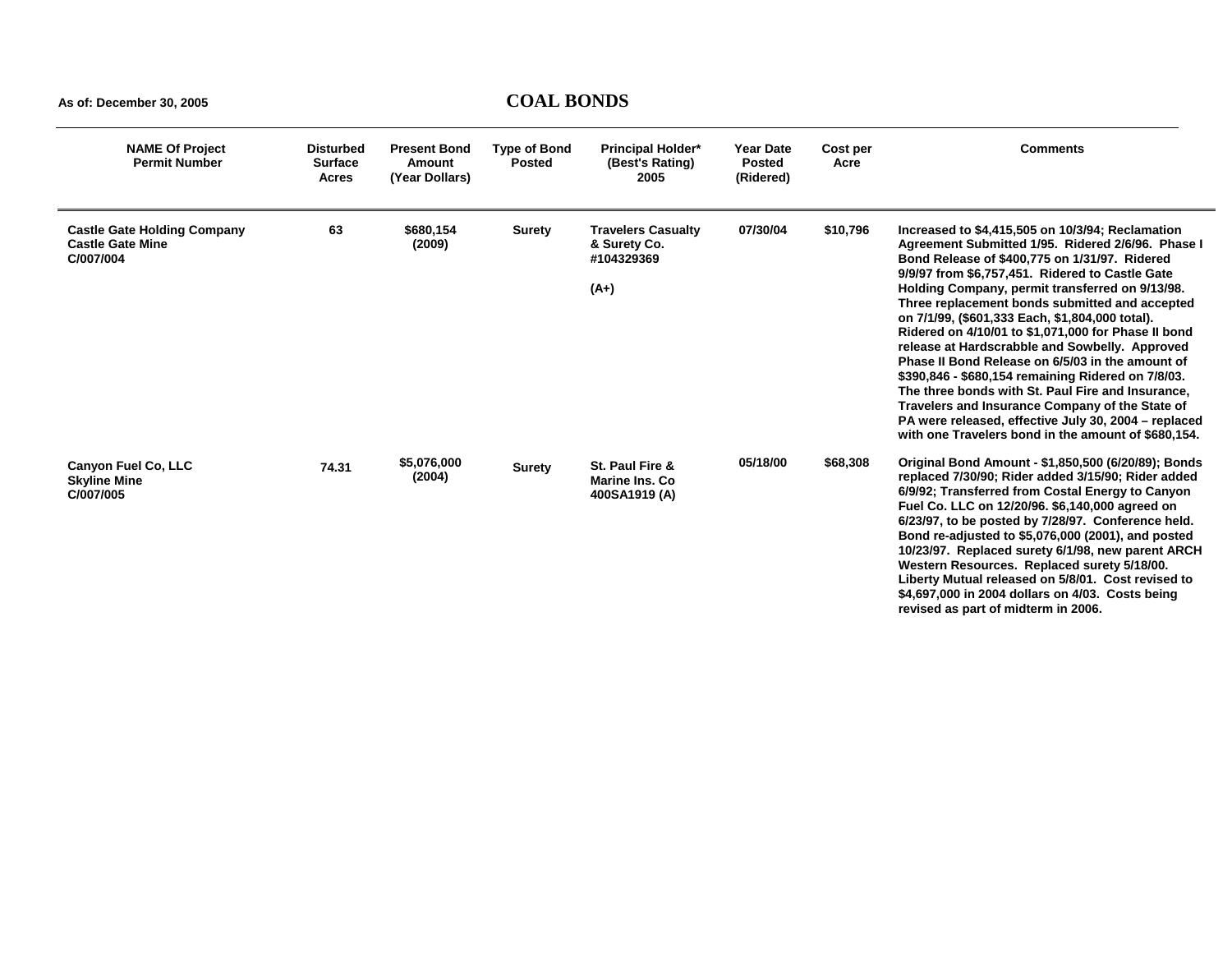| <b>NAME Of Project</b><br><b>Permit Number</b>                            | Disturbed<br><b>Surface</b><br>Acres | <b>Present Bond</b><br><b>Amount</b><br>(Year Dollars) | <b>Type of Bond</b><br><b>Posted</b>             | <b>Principal Holder*</b><br>(Best's Rating)<br>2005                    | <b>Year Date</b><br><b>Posted</b><br>(Ridered) | Cost per<br>Acre | <b>Comments</b>                                                                                                                                                                                                                                                                                                                                                                                                                                                                                                                                                                                                                                                                                                                                                                                                                                                                                                          |
|---------------------------------------------------------------------------|--------------------------------------|--------------------------------------------------------|--------------------------------------------------|------------------------------------------------------------------------|------------------------------------------------|------------------|--------------------------------------------------------------------------------------------------------------------------------------------------------------------------------------------------------------------------------------------------------------------------------------------------------------------------------------------------------------------------------------------------------------------------------------------------------------------------------------------------------------------------------------------------------------------------------------------------------------------------------------------------------------------------------------------------------------------------------------------------------------------------------------------------------------------------------------------------------------------------------------------------------------------------|
| <b>Plateau Mining Corp.</b><br><b>Star Point Mine</b><br>C/007/006        | 173.2                                | \$3,118,400<br>(2004)                                  | <b>Surety</b>                                    | <b>Travelers Casualty</b><br>& Surety Ins. Co.<br>#104329368<br>$(A+)$ | 07/01/99<br>11/10/04                           | \$18,004         | Reclamation Agreement Signed 11/2/90; Ridered<br>"termination" language 9/91; Increased to<br>\$5,180,000 (1996) on 4/27/94. Increased to<br>\$10,581,000 on 9/24/98. Three replacement bonds<br>submitted and accepted on 7/1/99,<br>(\$3,527,000 each, \$10,581,000 total). Temporary<br>cessation effective on 2/11/00. Permanent<br>cessation on 6/5/00. Reclamation Agreement<br>resigned on 6/5/03. Star Point Waste Fuel permitted<br>on 11/14/03. Bond reduced to \$7,796,000 (\$2,875,000<br>reduction) on 12/4/03, ridered on 1/12/04. The three<br>bonds with St. Paul Fire and Insurance, Travelers<br>and Insurance Company of the State of PA were<br>released, effective July 30, 2004 - replaced with one<br>Travelers bond in the amount of \$7, 796,000. Phase<br>I bond release was approved effective 10/21/2004.<br>The bond was reduced from \$7,796,000 to \$3, 118,<br>400 on November 10, 2004. |
| <b>Hiawatha Coal Company</b><br><b>Hiawatha Mine Complex</b><br>C/007/011 | 290                                  | \$2,838,000<br>(2002)                                  | <b>Irrevocable</b><br>Letter of<br><b>Credit</b> | Bank One, Arizona<br>S 005519                                          | 12/12/97                                       | \$9,786          | Permit transferred from U.S. Fuel Company to<br>Hiawatha Coal Company on 12/12/97. ILOC<br>evergreen clause added 4/23/03. Costs may be<br>revised in bond releases.                                                                                                                                                                                                                                                                                                                                                                                                                                                                                                                                                                                                                                                                                                                                                     |
| <b>NEICO</b><br><b>Wellington Prep. Plant</b><br>C/007/012                | 392                                  | \$4,904,000<br>(1999)                                  | <b>Surety</b>                                    | <b>Fidelity and Deposit</b><br>Co. of Maryland<br>#4013097<br>(A)      | 01/12/2000                                     | \$12,510         | Permit Transfer to Genwal 10/10/89; Permit Transfer<br>to Castle Valley Resources 12/5/91; Rider added<br>5/27/93 Transferred to NEICO 4/18/94. Bond ridered<br>3/29/94 & 9/09/94 from \$3,279,000. Ridered to<br>\$6,036,000 on 9/18/95. Ridered to \$4,904,000<br>(Division approved bond amount change on<br>2/18/98.) Safeco bond (#5612988) replaced on<br>1/12/2000. Reclamation cost will be revised at<br>renewal in 2004. Reclamation Agreement signed<br>again on 5/26/03. Costs will be revised as part of the<br>midterm in 2007.                                                                                                                                                                                                                                                                                                                                                                            |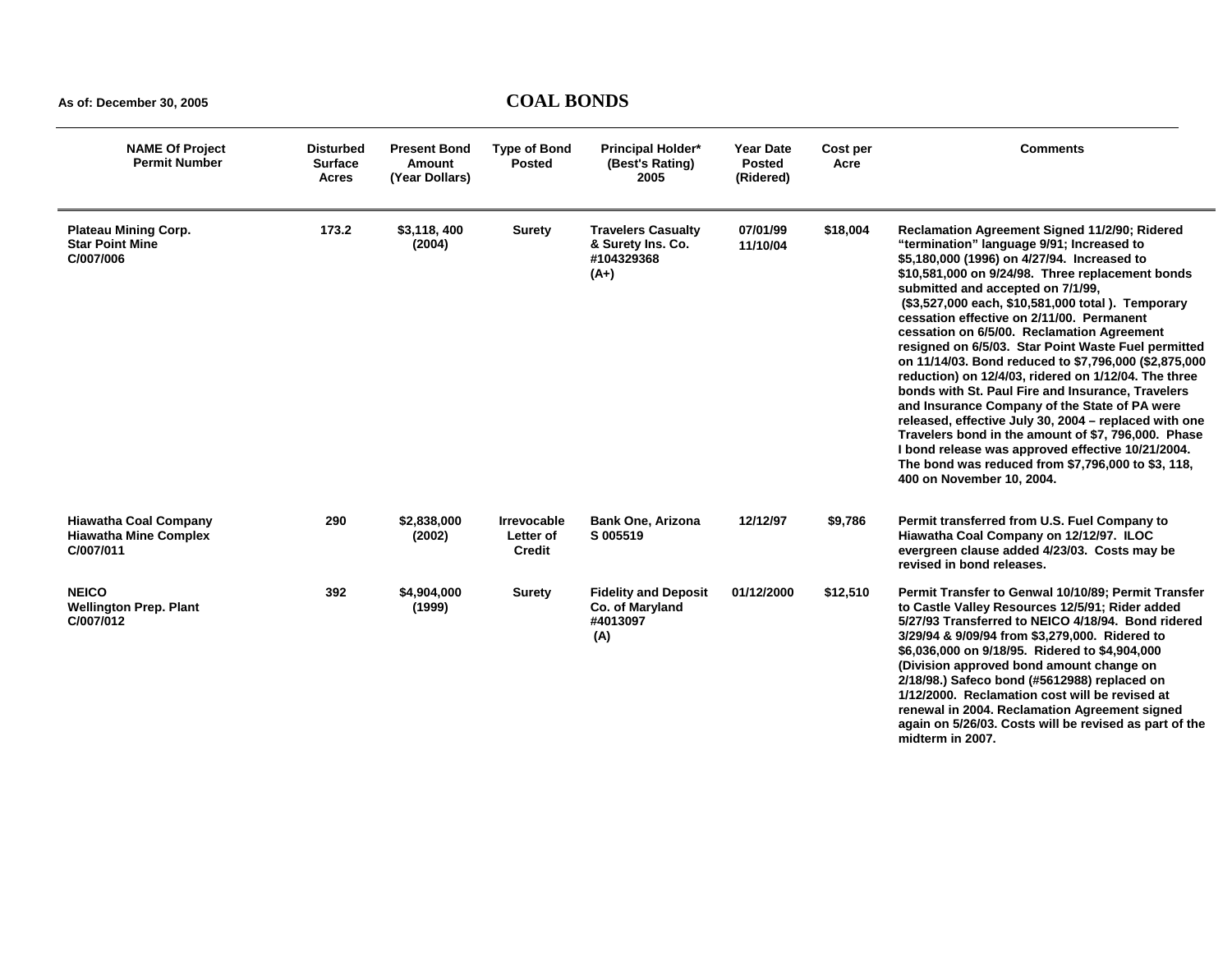| <b>NAME Of Project</b><br><b>Permit Number</b>                        | <b>Disturbed</b><br><b>Surface</b><br><b>Acres</b> | <b>Present Bond</b><br>Amount<br>(Year Dollars) | <b>Type of Bond</b><br><b>Posted</b> | <b>Principal Holder*</b><br>(Best's Rating)<br>2005                                                                                         | <b>Year Date</b><br><b>Posted</b><br>(Ridered) | Cost per<br>Acre | <b>Comments</b>                                                                                                                                                                                                                                                                                                                                                                                                                                                                                                                                                                                                                                                                                                                                |
|-----------------------------------------------------------------------|----------------------------------------------------|-------------------------------------------------|--------------------------------------|---------------------------------------------------------------------------------------------------------------------------------------------|------------------------------------------------|------------------|------------------------------------------------------------------------------------------------------------------------------------------------------------------------------------------------------------------------------------------------------------------------------------------------------------------------------------------------------------------------------------------------------------------------------------------------------------------------------------------------------------------------------------------------------------------------------------------------------------------------------------------------------------------------------------------------------------------------------------------------|
| UtahAmerican Energy, Inc.<br><b>Horse Canyon Mine</b><br>C/007/013    | 102.37                                             | \$1.061.328<br>(2003)<br>\$1,556,000<br>(2003)  | <b>Surety</b>                        | <b>Lincoln General</b><br><b>Insurance Company</b><br># SUR004892 (A-)<br><b>XL Specialty</b><br><b>Insurance Company</b><br>SB9905586 (A+) | 09/18/98<br>(1/4/01)<br>(7/23/02)<br>7/20/01   | \$27,440         | IPA Acquired Horse Canyon Mine 4/5/90; Permit<br>issued 5/6/91; Bond increased 5/3/91. Phase I Bond<br>release on 2/5/97 in the amount of \$812,276, and<br>revised on 2/19/97. Permit transferred from IPA to<br>UtahAmerican Energy, Inc. on 12/22/98. ILOC<br>released 1/5/99. Increased to \$1, 253,000 for permit<br>renewal. \$1,556,000 issued for Lila Canyon addition<br>(total = \$2,809,000). Phase II released \$191,672 on<br>4/11/02.                                                                                                                                                                                                                                                                                            |
| <b>Mountain Coal Co.</b><br>Gordon Creek #2, 7 & 8<br>C/007/016       | 17.58                                              | \$641,443<br>(1989)                             | <b>Surety</b>                        | St. Paul Fire &<br>Marine Ins. Co.<br>#400KB056-CO<br>(A)                                                                                   | 05/17/00                                       | \$36,487         | \$45,000 was released. Ridered "termination"<br>language 9/91. 1989 dollars. Mine closed 1990.<br>Structures removed. Reclamation started 9/29/95,<br>continued during 1996. Completed in fall 1997, but<br>some work in spring 1998. Replaced surety on<br>6/1/98, new parent ARCH Western Resources, Inc.<br>Replaced surety 5/18/00. Released Liberty Mutual<br>on 5/8/01. Phase I bond release on 10/9/03 for<br>\$384,865 (\$256,578 remains) No rider to date.<br>Phase III at Sweet's Pond on 10/9/03.                                                                                                                                                                                                                                  |
| <b>Canyon Fuel Co. LLC</b><br><b>Soldier Canyon Mine</b><br>C/007/018 | 21.82                                              | \$1,593,000<br>(2009)                           | Surety                               | St. Paul Fire &<br>Marine Ins. Co.<br>400SA1918 (A)                                                                                         | 05/18/00<br>10/13/2004                         | \$148,396        | Increased from \$577,000 5/2/91; Increased in<br>conjunction with renewal includes waste rock, not<br>built yet. Transferred to Coastal 9/15/93. Previously<br>\$1,940,000, 1991 dollars. (Bond posted 12/3/93).<br>\$30,000 posted on 03/13/95 for Dugout Creek<br>exploration. Transferred from Soldier Creek Coal<br>Co. to Canyon Fuel Co, LLC on 12/20/96. Surety<br>replaced 6/1/98, new parent ARCH Western<br>Resources, Inc. Temporary cessation effective on<br>3/25/99. Amount currently under review as part of<br>the midterm. Replaced Surety 5/18/00. Exhibit A<br>corrected and Liberty Mutual released on 5/8/01.<br>Bond reduced due to refuse pile removed, escalated<br>for midterm to \$1,593,000 - ridered on 10/13/2004 |
| <b>Andalex Resources</b><br><b>Centennial Project</b><br>C/007/019    | 35.27                                              | \$381,839<br>\$699,000<br>(2009)                | Surety<br>Surety                     | <b>Utica Mutual</b><br><b>Insurance SU34593</b><br>& SU1354086<br>$(A-)$                                                                    | 5/16/83<br>7/3/90<br>(2/23/93)                 | \$30,645         | Ridered to increase to \$1,080,839 on 7/3/90.<br>Amount revised to \$820,000 in 4/03. Midterm<br>revised bond amount to \$918,000 in 2009 dollars in<br>9/04.                                                                                                                                                                                                                                                                                                                                                                                                                                                                                                                                                                                  |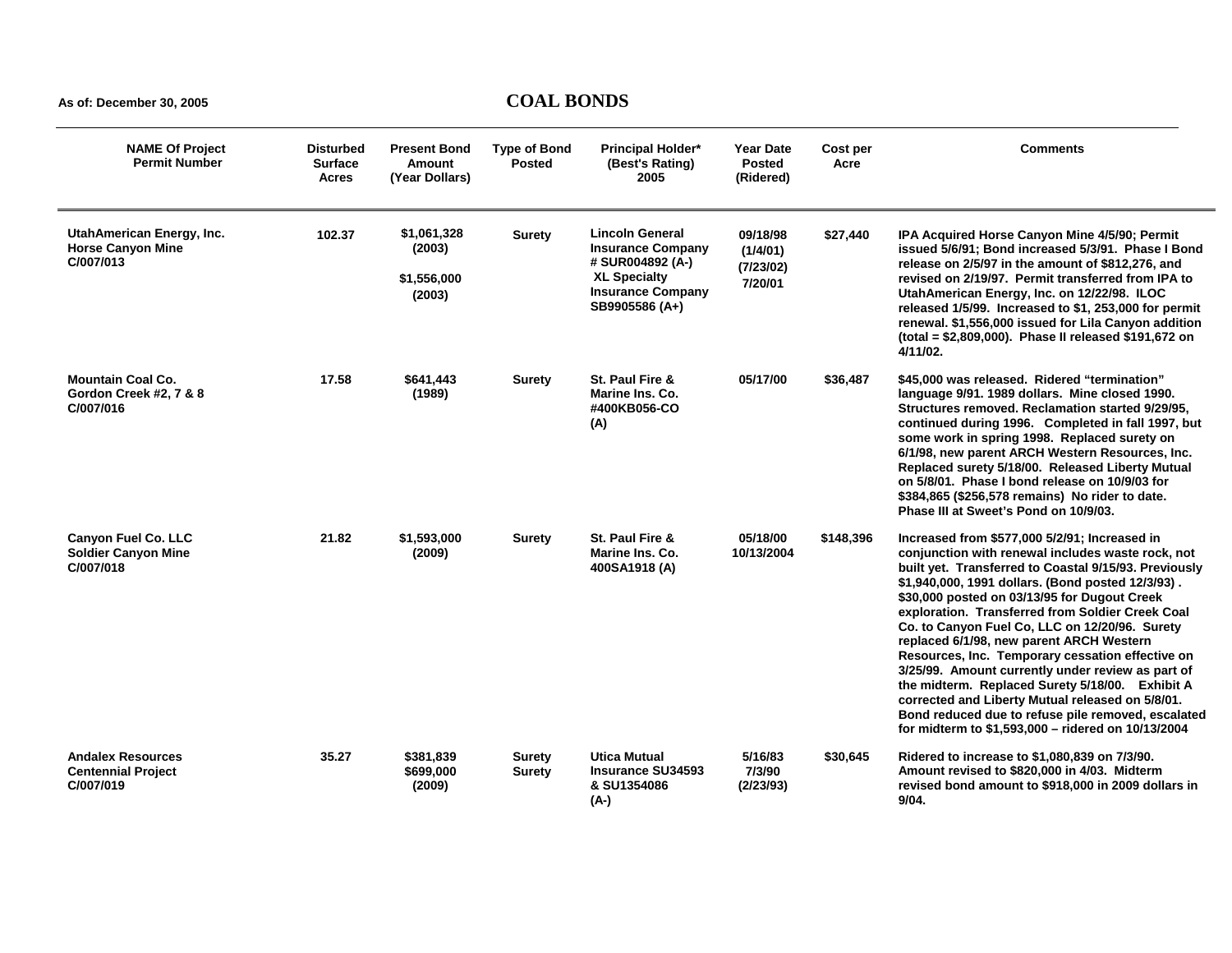| <b>NAME Of Project</b><br><b>Permit Number</b>                          | <b>Disturbed</b><br><b>Surface</b><br><b>Acres</b> | <b>Present Bond</b><br>Amount<br>(Year Dollars) | <b>Type of Bond</b><br><b>Posted</b>             | <b>Principal Holder*</b><br>(Best's Rating)<br>2005                      | <b>Year Date</b><br><b>Posted</b><br>(Ridered) | Cost per<br>Acre | <b>Comments</b>                                                                                                                                                                                                                                                                                                                                                                                                                                                                                                                                                           |
|-------------------------------------------------------------------------|----------------------------------------------------|-------------------------------------------------|--------------------------------------------------|--------------------------------------------------------------------------|------------------------------------------------|------------------|---------------------------------------------------------------------------------------------------------------------------------------------------------------------------------------------------------------------------------------------------------------------------------------------------------------------------------------------------------------------------------------------------------------------------------------------------------------------------------------------------------------------------------------------------------------------------|
| Hidden Splendor Resources, Inc.<br><b>Horizon Mine</b>                  | 9.5                                                | \$57,000                                        | <b>Irrevocable</b><br>Letter of<br><b>Credit</b> | <b>Bank One</b><br>00335483                                              | 5/14/03                                        | \$36,000         | Permit transferred from Lodestar Energy to Hidden<br>Splendor Resources on 7/1/03. Amended on 8/11/03<br>from \$342,000 to \$57,000. Real property posted on<br>8/11/03.                                                                                                                                                                                                                                                                                                                                                                                                  |
| C/007/020                                                               |                                                    | \$342.000<br>$(2004$ dollars)                   | Real<br><b>Property</b>                          | <b>American Towers</b>                                                   | 8/11/03                                        |                  |                                                                                                                                                                                                                                                                                                                                                                                                                                                                                                                                                                           |
| Savage Industries, Inc.<br><b>Savage Coal Terminal</b><br>C/007/022     | 122                                                | \$2,525,000<br>(2007)                           | <b>Surety</b>                                    | <b>Liberty Mutual</b><br><b>Insurance Company</b><br>$(965-003-641)$ (A) | 12/09/03                                       | \$20,697         | Ridered "termination" language 9/91. Permit<br>reissued 5/2/94; Bond Ridered on 9/22/94. Savage &<br>Mtn. Coal Co., co-principals. Revised to \$2,525,000<br>(2001 dollars) on 9/18/97. Replaced Savage bond on<br>12/09/97. National Fire Insurance Co of Hartford<br>cancelled on 12/9/02. American Manufacturer's<br>issued on 12/9/02, had a B+ rating. Sent letter to<br>have new bond by 5/26/03. National Fire Insurance<br>Co bond reinstated to 12/9/02. Cost revised to<br>\$2,232,000 in 4/03 in 2007 dollars. Bond replaced on<br>2/27/04, effective 12/9/03. |
| Andalex Resources, Inc.<br><b>Wildcat Loadout Facility</b><br>C/007/033 | 63.7                                               | \$651,000<br>(2006)                             | <b>Irrevocable</b><br>Letter of<br>Credit        | <b>PNC Bank</b><br><b>S262710PGH</b>                                     | 12/10/03                                       | \$12,775         | Changed from Pittsburgh National Bank in 4/92;<br>Replaced ILOC 12/9/92. By letter dated 9/5/97, can<br>reduce bond to \$698,000 in 2000 year dollars. Bond<br>updated to \$651,000 in 2006 dollars in 2003.<br><b>Released Continental Casualty Company bond</b><br>#400776222 on 1/30/04.                                                                                                                                                                                                                                                                               |
| Canyon Fuel Co, LLC<br><b>Banning Siding Loadout</b><br>C/007/034       | 21.6                                               | \$350,000<br>(2006)                             | <b>Surety</b>                                    | St. Paul Fire &<br>Marine Ins. Co.<br>400SA1916 (A)                      | 05/18/00                                       | \$16,204         | Transfer to Coastal States 9/15/93. Increased from<br>\$211,000 to \$350,000 on 12/12/95. Transferred from<br>Soldier Creek Coal Co. to Canyon Fuel Co. LLC on<br>12/20/96. Surety replaced 6/1/98, ARCH Western<br>Resources, Inc. Temporary cessation on 3/7/00.<br>Replaced surety 5/18/00 from Liberty Mutual Ins. Co.<br>Exhibit A corrected and Liberty Mutual release on<br>5/8/01.                                                                                                                                                                                |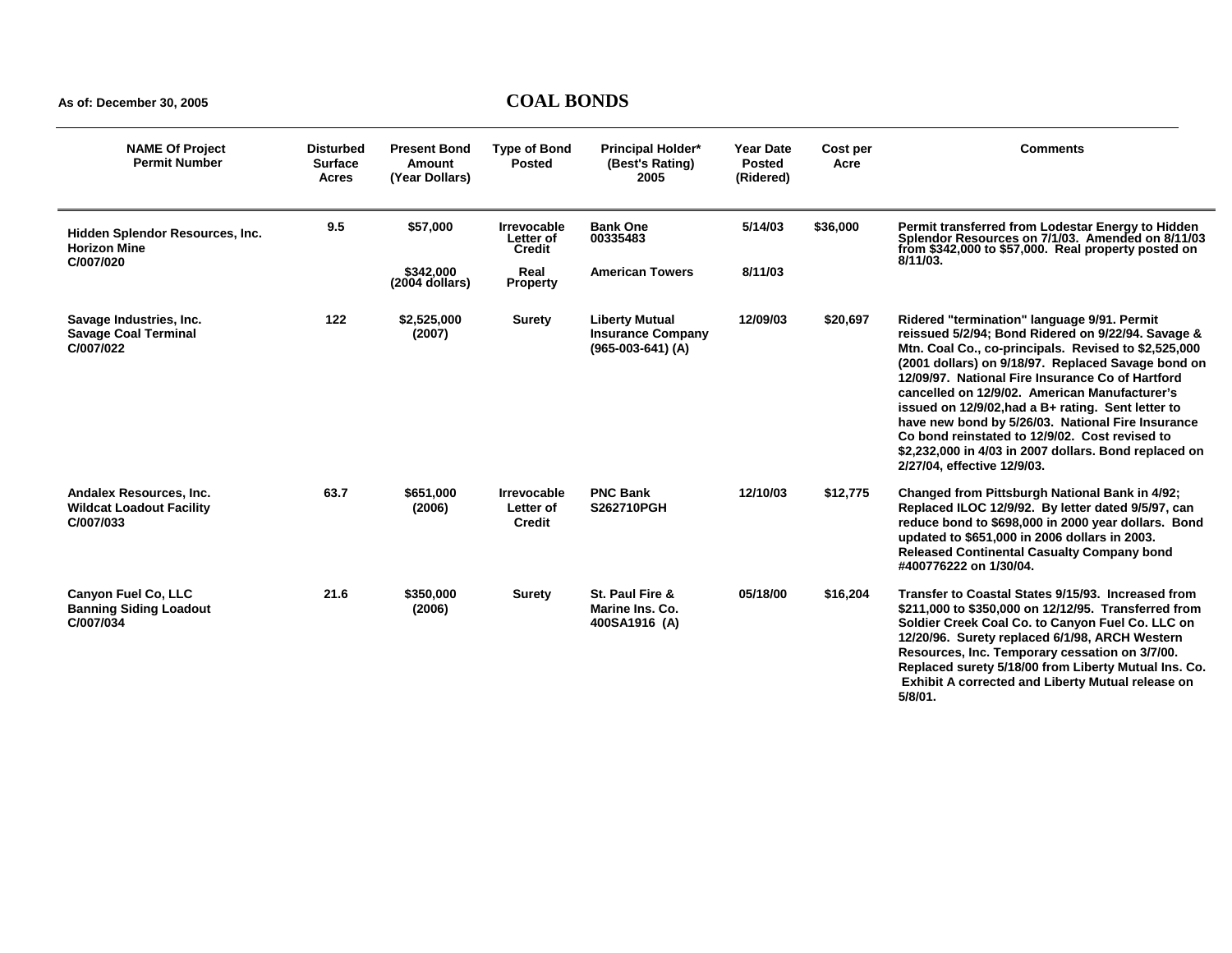| <b>NAME Of Project</b><br><b>Permit Number</b>                                                | <b>Disturbed</b><br><b>Surface</b><br>Acres | <b>Present Bond</b><br><b>Amount</b><br>(Year Dollars) | <b>Type of Bond</b><br><b>Posted</b> | <b>Principal Holder*</b><br>(Best's Rating)<br>2005                                 | <b>Year Date</b><br><b>Posted</b><br>(Ridered) | Cost per<br>Acre | <b>Comments</b>                                                                                                                                                                                                                                                                                                                                                                                                                                                                                                                                                                                                                            |
|-----------------------------------------------------------------------------------------------|---------------------------------------------|--------------------------------------------------------|--------------------------------------|-------------------------------------------------------------------------------------|------------------------------------------------|------------------|--------------------------------------------------------------------------------------------------------------------------------------------------------------------------------------------------------------------------------------------------------------------------------------------------------------------------------------------------------------------------------------------------------------------------------------------------------------------------------------------------------------------------------------------------------------------------------------------------------------------------------------------|
| <b>Sunnyside Cogeneration Associates</b><br><b>Sunnyside Refuse &amp; Slurry</b><br>C/007/035 | 202                                         | \$1,775,000<br>(2009)                                  | Collateral                           | <b>Treasury Securities</b>                                                          | 1/16/02<br>12/13/2005                          | \$8,649          | Permit Issued 2/4/93; ILOC (S-09742-00018)<br>Replaced with Surety on 4/21/94. Continuation<br>certificate 3/30/96 - 3/30/97 for bond #35790. Bond<br>amount increased to \$2,094,000. Per Division Order<br>required by 10/22/96 but not posted to date.<br>Ridered to \$1,900,000 on 12/04/96. Frontier<br>determined insolvent on 10/15/01. Demand letter<br>sent 11/13/01 to replace Frontier Insurance Co. by<br>1/16/02. Replaced on January 10, 2002 with<br>Treasury Securities (Wells Fargo is the escrow<br>agent.) Bond amount = $$1,720,000$ . This amount<br>was increased to \$1,775,000 on December 13, 2005.               |
| <b>Plateau Mining Corp.</b><br><b>Willow Creek Mine</b><br>C/007/038                          | 132.9                                       | \$7,866,000<br>(2004)                                  | Surety                               | <b>Travelers Casualty</b><br>& Surety Ins. Co.<br>#104329637<br>$(A+)$              | 07/01/99                                       | \$59,187         | Permit issued 4/23/96. Three replacement bonds<br>submitted and accepted on 7/1/99, (\$3,983,069 each,<br>\$11,949,205 total ). Temporary cessation on<br>12/11/00. Ridered on 1/21/02 from \$11,949,000 to<br>\$7,866,000 due to more detailed reclamation costs.<br>Permanent cessation on 9/6/2002. Reclamation<br>Agreement resigned on 6/5/03. The three bonds with<br>St. Paul Fire and Insurance, Travelers and<br>Insurance Company of the State of PA were<br>released, effective July 30, 2004 - replaced with one<br>Travelers bond in the amount of \$7,866,000.                                                               |
| Canyon Fuel Co., LLC<br><b>Dugout Canyon Mine</b><br>C/007/039                                | 22.65                                       | \$2,400,000<br>(2007)                                  | <b>Surety</b>                        | St. Paul Fire &<br>Marine Ins. Co.<br>400SA1917 (A)                                 | 05/18/00<br>(3/18/04)                          | \$105,033        | Original exploration bond posted 12/95 by St. Paul<br>Fire & Marine Insurance Company. (Bond #JP1277).<br>Permit issued 3/16/98. Surety replaced 6/1/98,<br><b>ARCH Western Resources, Inc. Increased to</b><br>\$3,682,000 on 10/13/98 for Phase II. Annual<br>Exploration. Released exploration bond #14-000-<br>068-0008-UT for Dugout exploration on 6/5/00 for<br>\$30,000. Replaced surety 5/18/00. Liberty Mutual<br>released on 5/8/01. Bond reduced from \$3,682,000<br>to \$1,645,000 by letter dated September 5, 2002 due<br>to detailed earthwork calculations. Bond ridered to<br>\$2,400,000 on 3/18/04 with new Exhibit A. |
| West Ridge Resources, Inc.<br><b>West Ridge Mine</b><br>C/007/041                             | 29                                          | \$2,117,000<br>(2006)                                  | Surety                               | <b>National Union Fire</b><br>Insurance Co. of<br>Pittsburgh, PA<br>$21-60-38(A++)$ | 03/19/99                                       | \$73,000         | Permit issued 4/1/99. Mining plan approval 6/30/99.                                                                                                                                                                                                                                                                                                                                                                                                                                                                                                                                                                                        |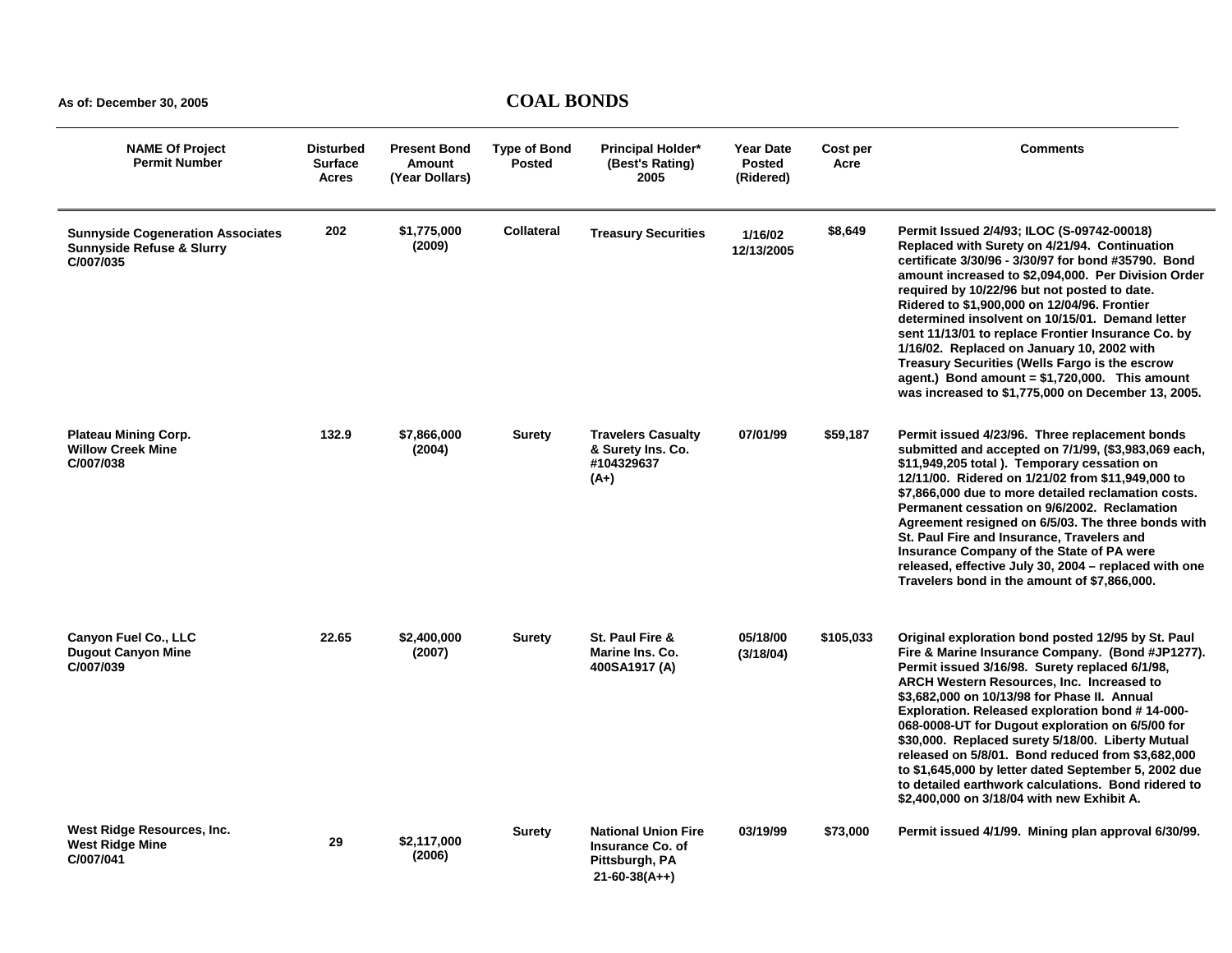| <b>NAME Of Project</b><br><b>Permit Number</b>                                                    | <b>Disturbed</b><br><b>Surface</b><br>Acres | <b>Present Bond</b><br>Amount<br>(Year Dollars) | <b>Type of Bond</b><br><b>Posted</b> | <b>Principal Holder*</b><br>(Best's Rating)<br>2005                                      | <b>Year Date</b><br><b>Posted</b><br>(Ridered) | Cost per<br>Acre | <b>Comments</b>                                                                                                                                                                                                                                                                                                                                                                                                                                                                                                                                                                                                                   |
|---------------------------------------------------------------------------------------------------|---------------------------------------------|-------------------------------------------------|--------------------------------------|------------------------------------------------------------------------------------------|------------------------------------------------|------------------|-----------------------------------------------------------------------------------------------------------------------------------------------------------------------------------------------------------------------------------------------------------------------------------------------------------------------------------------------------------------------------------------------------------------------------------------------------------------------------------------------------------------------------------------------------------------------------------------------------------------------------------|
| <b>Sunnyside Cogeneration</b><br><b>Association</b><br><b>Star Point Refuse Mine</b><br>C/007/042 | 88.78                                       | \$1,254,000<br>$(2008$ dollars)                 | <b>Collateral</b>                    | <b>Treasury Securities</b>                                                               | 11/12/03                                       |                  | Permit issued 11/14/03. Treasury Securities posted<br>11/12/03.                                                                                                                                                                                                                                                                                                                                                                                                                                                                                                                                                                   |
| <b>Consolidation Coal Co.</b><br><b>Hidden Valley Mine</b><br>C/015/007                           | 6.7                                         | \$95,501<br>(2004)                              | <b>Surety</b>                        | <b>Seaboard Surety</b><br>#331474<br>(A)                                                 | 10/13/95<br>(1/8/97)                           | \$14,254         | Original Bond Amount-\$171,515. Phase I Bond<br>Release effective 7/17/88. Permit transferred<br>11/2/95 from Hidden Valley Coal Company to<br>Consolidation Coal Company. Ridered to \$95,501<br>on 1/8/97.                                                                                                                                                                                                                                                                                                                                                                                                                      |
| <b>PacifiCorp</b><br><b>Trail Mountain Mine</b><br>C/015/009                                      | 24.78                                       | \$1,254,000<br>(2007)                           | <b>Surety</b>                        | <b>Travelers Casualty</b><br>and Surety<br>Company of<br>America<br>1039089971<br>$(A+)$ | 9/01/94                                        | \$50,605         | Federal Mine Approval Tract 1 & 2 Transfer effective<br>11/23/87; Federal Lease Tract approved 5/15/91;<br>Ridered "termination" language 9/91; Ridered<br>increased amount and disturbance on 4/28/92 (from<br>\$463,711 and 8.8 acres). Transferred from Mountain<br>Coal Company to PacifiCorp 11/13/92. Ridered<br>8/3/93 to increase amount due to increased<br>disturbance; Replaced 9/01/94. (\$834,228 - year<br>1999 dollars bond estimate, found adequate on<br>3/15/00.) Bond amount is under review. Temporary<br>cessation on 5/2/01. St. Paul Fire & Marine Ins. Co.<br>#400JV3710 bond still needs to be released. |
| <b>Consolidation Coal Co.</b><br><b>Emery Deep Mine</b><br>C/015/015                              | 247                                         | \$2,208,000<br>(2009)                           | <b>Surety</b>                        | <b>Seaboard Surety</b><br>#188617<br>(A)                                                 | 12/11/85<br>(5/3/91)                           | \$13,986         | Temporary cessation since 1990 to 2002.<br>Commenced work on 4 <sup>th</sup> East Portal on 6/4/2002.<br>Bond includes mine and preparation plant area.<br>New bond amount of \$2,212,000 approved on<br>12/22/03. Ridered on 12/22/04 (removed prep plant,<br>refuse/slurry pon, more precise reclamation costs)<br>to \$2,208,000.                                                                                                                                                                                                                                                                                              |
| <b>PacifiCorp</b><br><b>Des-Bee-Dove Mine</b><br>C/015/017                                        | 23.88                                       | \$1,837,712<br>(2008)                           | <b>Surety</b>                        | <b>Travelers Casualty</b><br>and Surety<br>Company of<br>America<br>10377512<br>$(A+)$   | 9/1/94                                         | \$76,956         | New Bond Submitted for PacifiCorp 12/90; Ridered<br>"termination" language 9/91; Replaced 9/1/94.<br>(\$1,553,638 - year 2000 dollars bond estimate.)<br>Started reclamation in fall of 1999. St. Paul Fire &<br>Marine Ins. Co.#400JN6139 still needs to be<br>released.                                                                                                                                                                                                                                                                                                                                                         |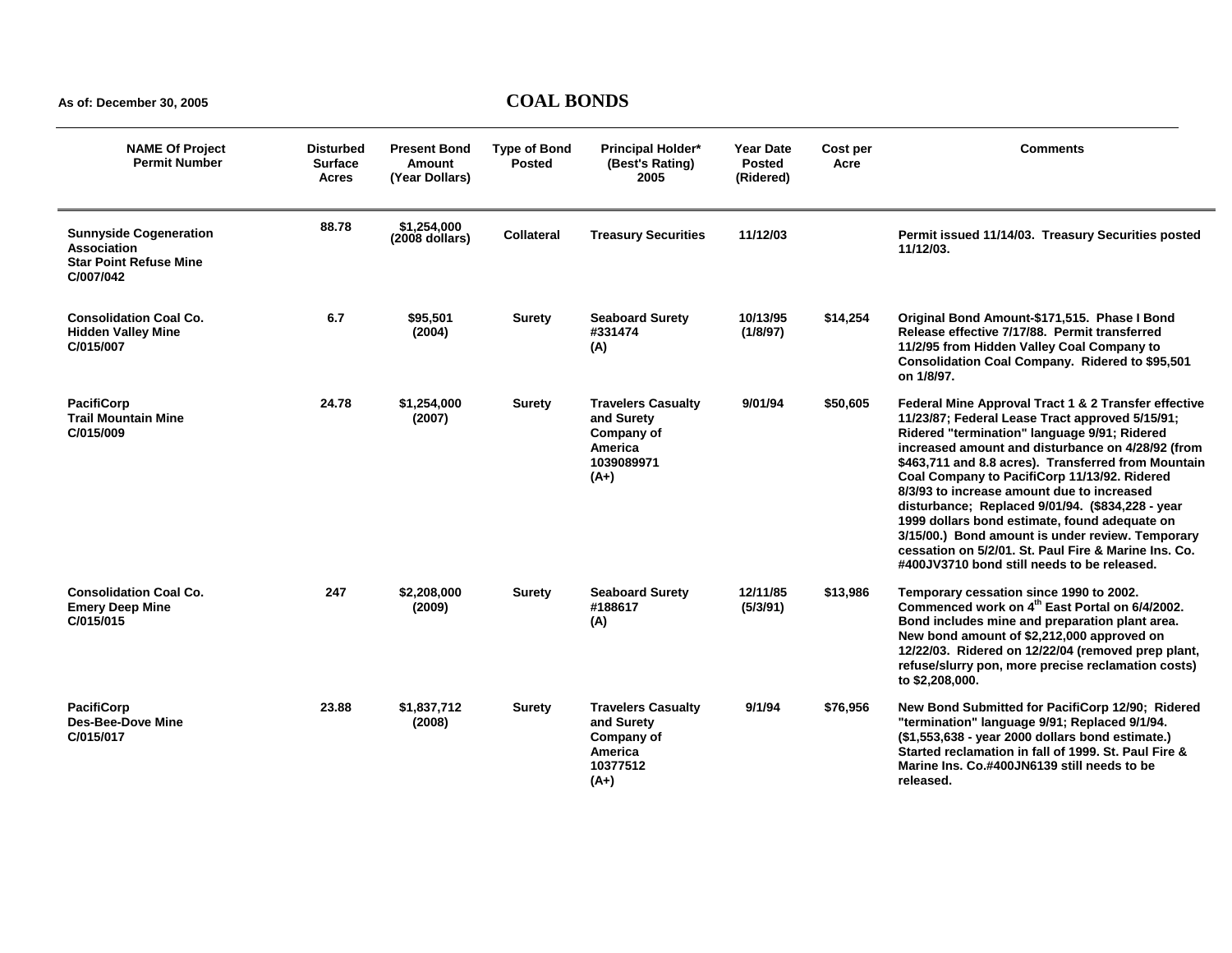| <b>NAME Of Project</b><br><b>Permit Number</b>                           | <b>Disturbed</b><br><b>Surface</b><br><b>Acres</b> | <b>Present Bond</b><br><b>Amount</b><br>(Year Dollars) | <b>Type of Bond</b><br><b>Posted</b> | <b>Principal Holder*</b><br>(Best's Rating)<br>2005                                      | <b>Year Date</b><br><b>Posted</b><br>(Ridered) | Cost per<br>Acre | <b>Comments</b>                                                                                                                                                                                                                                                                                                                                                                                                                                                                                                                                                                                            |
|--------------------------------------------------------------------------|----------------------------------------------------|--------------------------------------------------------|--------------------------------------|------------------------------------------------------------------------------------------|------------------------------------------------|------------------|------------------------------------------------------------------------------------------------------------------------------------------------------------------------------------------------------------------------------------------------------------------------------------------------------------------------------------------------------------------------------------------------------------------------------------------------------------------------------------------------------------------------------------------------------------------------------------------------------------|
| <b>PacifiCorp</b><br><b>Deer Creek Mine</b><br>C/015/018                 | 95.8                                               | \$4,113,000<br>(2008)                                  | <b>Surety</b>                        | <b>Travelers Casualty</b><br>and Surety<br>Company of<br>America<br>103908970<br>$(A+)$  | 9/1/94                                         | \$31,315         | Waste Rock Storage Added 9/88; Original Bond<br>Amount - \$1,224,000; New Bond Submitted for<br>PacifiCorp 12/90; Ridered "termination" language<br>9/91; Increased from \$1,724,000 to include<br>amendment changes 9/92; Disturbed Acreage<br>increased to 93.29 acres (2/14/93); Replaced 9/1/94.<br>Ridered for escalation 8/26/96. Increased to<br>\$3,000,000 rider eff. 12/11/00. St. Paul Fire & Marine<br>Ins. Co. #400JN6140 still needs to be released.<br>Bond adjusted to \$2,458,000 in 2004 dollars on<br>1/15/03. Bond adjusted for Rilda Surface Facilities<br>on 7/26/05 to \$4,113,000. |
| <b>PacifiCorp</b><br><b>Cottonwood/Wilberg Mine</b><br>C/015/019         | 101.74                                             | \$3,082,587<br>(2005)                                  | <b>Surety</b>                        | <b>Travelers Casualty</b><br>and Surety<br>Company of<br>America<br>1037771497<br>$(A+)$ | 9/1/94<br>(10/22/01)                           | \$30,299         | Original Bond Amount-\$1,294,522 Ridered 6/7/90 for<br>Waste Rock Site - \$1,586,008 (New Bond Submitted<br>11/20/90 for PacifiCorp with revised amount);<br>Ridered "termination" language 9/91; Replaced<br>9/1/94. Approved amount revised to \$3,082,587<br>(Year 2005 dollars) per letter dated September 19,<br>2001, due by December 19, 2001). Received<br>October 22, 2001. St. Paul Fire & Marine Ins. Co.<br>#400JN6138 still needs to be released.                                                                                                                                             |
| Co-Op Mining Co.<br><b>Bear Canyon Mine</b><br>C/015/025                 | 36.4                                               | \$1,825,000<br>(2005)                                  | <b>Surety</b>                        | <b>Lyndon Property</b><br>Insurance Co.<br>#L06-01-C-<br>015-025<br>(A-)                 | 07/02/01                                       | \$50,137         | Automatically Renewable; Increased to \$340,282 on<br>1/11/94; Increased to \$487,911 on 9/1/94; Rider<br>increased to \$507,000 on 2/17/95. Rider increased to<br>\$525,000 on 7/31/95. Bond increased to \$899,000 on<br>3/1/99. Posted a surety on 7/2/01 for \$1,825,000 for<br>Wild Horse Ridge Addition. Released ILOC with<br>Bank One #1055 (\$899,000 on 7/11/01). Ridered<br>"Co-Op Mining" to bond on 5/30/03.                                                                                                                                                                                  |
| <b>Genwal Resources Inc.</b><br><b>Crandall Canyon Mine</b><br>C/015/032 | 10.7                                               | \$1,654,000<br>(2004)                                  | Surety                               | <b>American Home</b><br>Assurance Co.<br>14-96-15<br>$(A++)$                             | 03/14/95<br>(6/14/97)                          | \$154,579        | Replaced ILOC 7/30/90 with Surety. Rider 9/21/93.<br>Transferred to Genwal Resources Inc., on 3/22/95.<br>SAFECO bond #4689174 replaced eff. 3/14/95.<br>Ridered for culvert extension 06/27/97.                                                                                                                                                                                                                                                                                                                                                                                                           |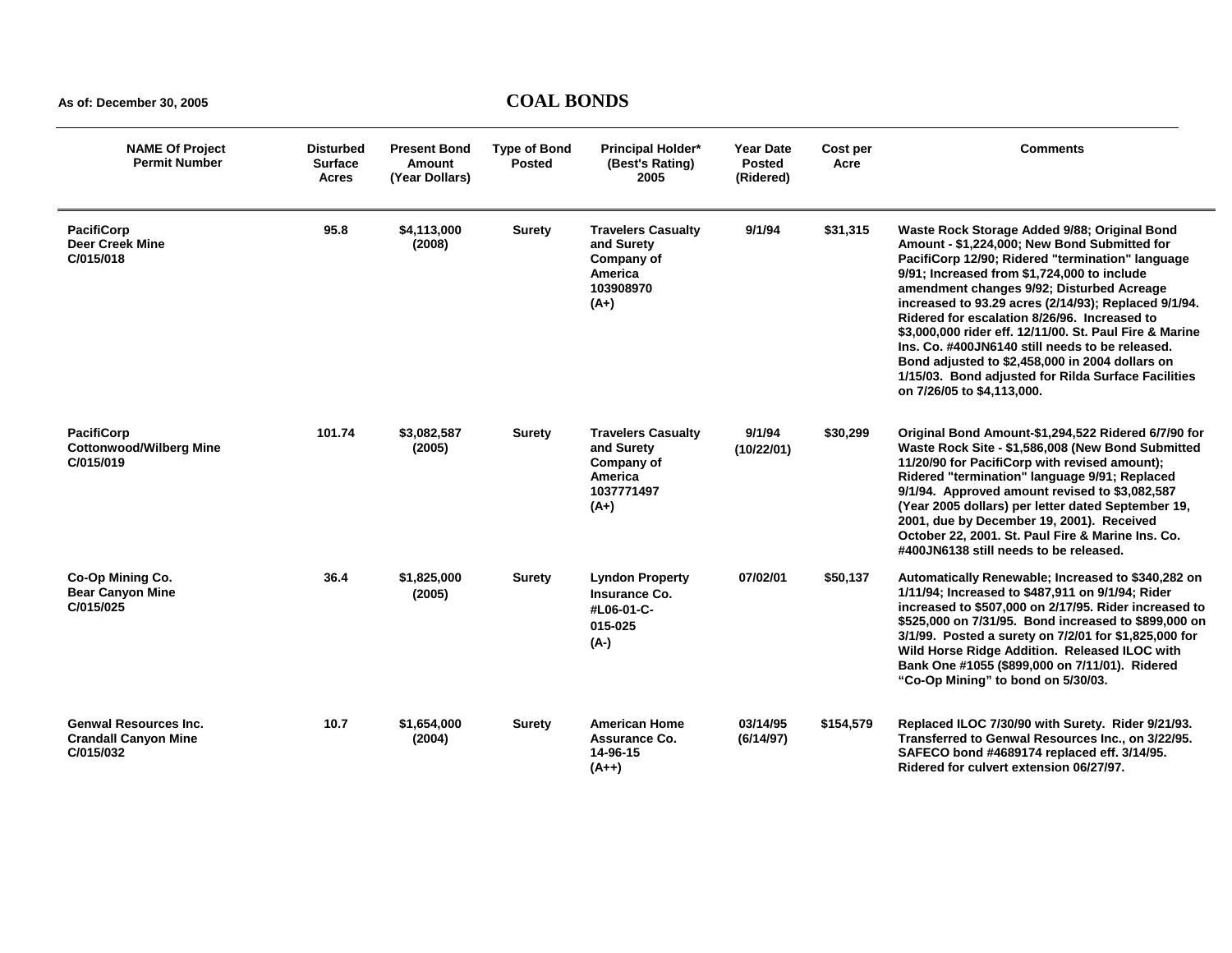| <b>NAME Of Project</b><br><b>Permit Number</b>                    | <b>Disturbed</b><br><b>Surface</b><br>Acres | <b>Present Bond</b><br>Amount<br>(Year Dollars) | Type of Bond<br><b>Posted</b> | <b>Principal Holder*</b><br>(Best's Rating)<br>2005 | <b>Year Date</b><br><b>Posted</b><br>(Ridered) | Cost per<br>Acre | <b>Comments</b>                                                                                                                                                                                                                                                                                                                                                                                                    |
|-------------------------------------------------------------------|---------------------------------------------|-------------------------------------------------|-------------------------------|-----------------------------------------------------|------------------------------------------------|------------------|--------------------------------------------------------------------------------------------------------------------------------------------------------------------------------------------------------------------------------------------------------------------------------------------------------------------------------------------------------------------------------------------------------------------|
| <b>Canyon Fuel Company, LLC</b><br><b>SUFCO Mine</b><br>C/041/002 | 46.03                                       | \$4,439,000<br>(2004)                           | Surety                        | St. Paul Fire &<br>Marine Ins. Co. (A)<br>400SA1915 | 05/18/00                                       | \$96.437         | Ridered 7/23/92; Reclamation Agreement updated<br>2/25/93. Ridered eff. 7/27/95. Transferred from<br>SUFCO to Canyon Fuel Company, LLC on 12/20/96.<br>Bond amount found adequate on 6/12/97. Surety<br>replaced 6/1/98, new parent, ARCH Western<br>Resources, Inc. Surety replaced 5/18/00. Exhibit A<br>corrected and Liberty Mutual released on 5/8/01.<br>Cost revised to \$2,612,000 (2004 dollars) in 4/03. |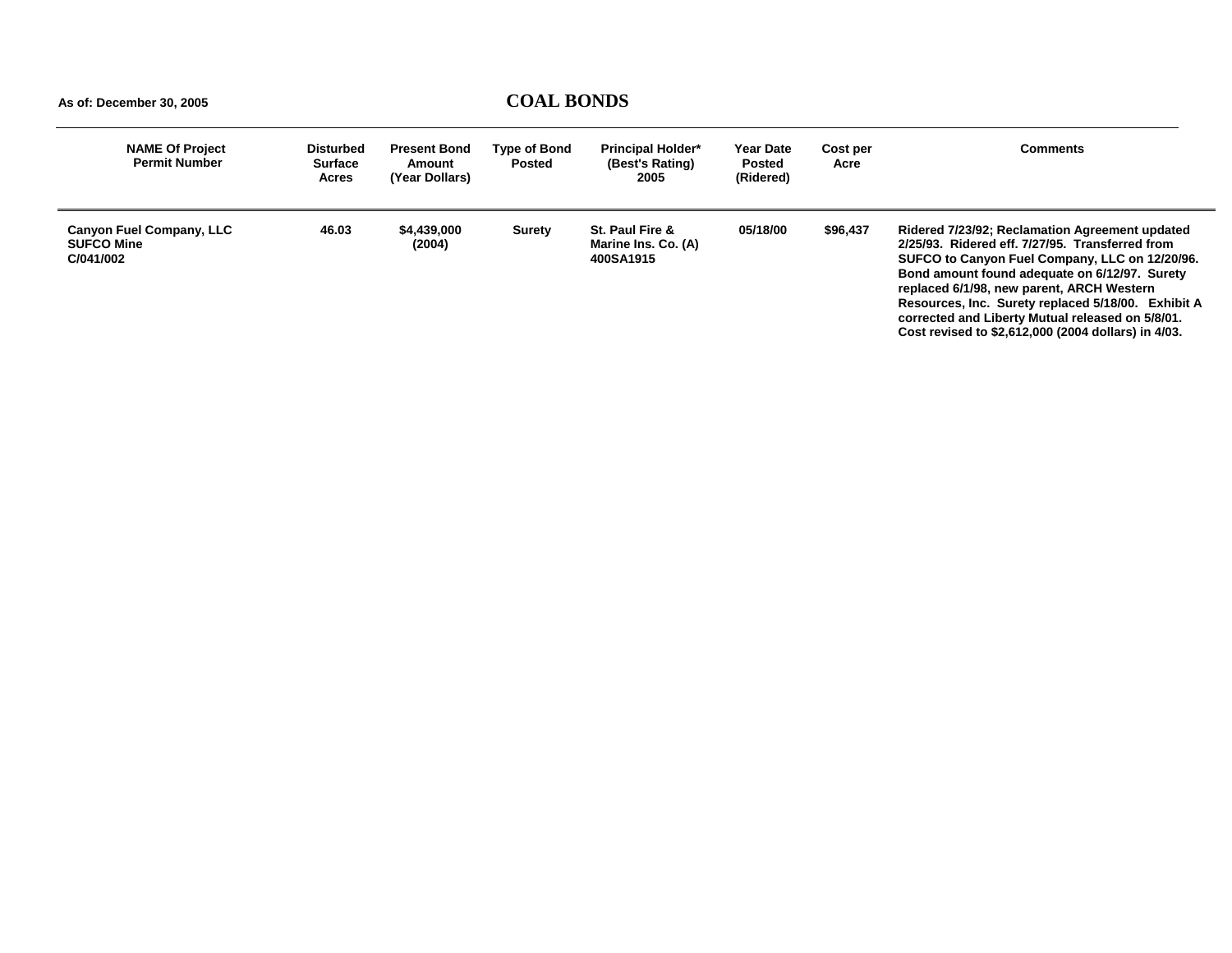**As of: December 30, 2005 BOND RELEASES** 

| <b>NAME Of Project</b><br><b>Permit Number</b>                                   | <b>Disturbed</b><br><b>Surface</b><br>Acres | <b>Present Bond</b><br>Amount<br>(Year Dollars)                              | <b>Type of Bond</b><br><b>Posted</b> | <b>Principal Holder*</b><br>(Best's Rating) | <b>Year Date</b><br><b>Posted</b><br>(Ridered) | Cost per<br>Acre | Comments                                                                                                                                                                                                                                                                                                                                                                                                                                                                                                                                                                                                                                                                                                                                                       |
|----------------------------------------------------------------------------------|---------------------------------------------|------------------------------------------------------------------------------|--------------------------------------|---------------------------------------------|------------------------------------------------|------------------|----------------------------------------------------------------------------------------------------------------------------------------------------------------------------------------------------------------------------------------------------------------------------------------------------------------------------------------------------------------------------------------------------------------------------------------------------------------------------------------------------------------------------------------------------------------------------------------------------------------------------------------------------------------------------------------------------------------------------------------------------------------|
| <b>Sunnyside Coal Company</b><br><b>Sunnyside Mine</b><br>FOR/007/007            |                                             | \$1.850.184<br>(Forfeited)<br>(Funds spent<br>and reclaimed<br>as of 7/1/99) |                                      |                                             |                                                |                  | Escrow Agreement Finalized 6/90 3/13/89<br>Active Status; Transferred from Kaiser Coal<br>Co. to SCC (previously SRS) 5/26/89. C.D.<br>issued for<br>\$75,000 at Zions First National Bank. First<br>Deed of Trust for Undisturbed Land and Water<br><b>Rights:</b><br>Agreement 8/28/89 Filed Chapter 11 on 3/25/94;<br>DOGM Filed Bankruptcy Claim 9/1/94; to<br>Chapter 7 on 6/23/95. Undisturbed land sold to<br>Penta Creeks on 3/12/96. OSM/DOGM agreed<br>on \$1,850,184 cash collateral on 11/18/96.<br>Bond forfeiture on 11/22/96. Reclamation<br>engineering awarded to Montgomery Watson in<br>7/97. All \$1,850,184 received by 7/1/97. Bids<br>awarded 5/19/98, contract signed 6/26/98.<br>Work started 7/6/98. Completed 7/1/99 (287.4<br>ac). |
| <b>North American Equities</b><br><b>Blazon #1 Mine</b><br>FOR/007/021           |                                             | \$48,400<br>(Forfeited)<br>(Funds spent)<br>and reclaimed<br>as of 10/14/00) |                                      |                                             |                                                |                  | Board ordered Phase I Bond Release on<br>2/28/91. LOC with First Interstate Bank<br>replaced 2/91, (#S43865); Amount reduced<br>from \$48,400 4/30/91; Bond forfeited 5/24/91-<br>Cashier's Check to Division: To AML on 2/9/94<br>per LPB. Reclamation completed 10/4/00 (4.65)<br>ac)                                                                                                                                                                                                                                                                                                                                                                                                                                                                        |
| <b>Summit Minerals</b><br>Summit #1 Mine<br>(aka: Blackhawk Mine)<br>FOR/043/001 |                                             | \$95,000<br>(Forfeited)<br>(Funds spent)<br>and reclaimed<br>as of 11/20/97) |                                      |                                             |                                                |                  | Not active coal mine, exploration only. Permit<br>revoked 8/4/89. Bond Forfeiture on 6/13/89.<br>AML Reclamation complete 11/20/97. Real<br>estate sold on 2/12/99 for \$95,000.                                                                                                                                                                                                                                                                                                                                                                                                                                                                                                                                                                               |
| <b>Summit Coal Company</b><br><b>Boyer Mine</b><br>FOR/043/008                   |                                             | \$101.512<br>(Forfeited)<br>(Funds spent<br>and reclaimed<br>as of 4/17/97)  |                                      |                                             |                                                |                  | Forfeited on 1/26/89. Collateral Bond sold.<br>Field evaluation by Title V- draft of evaluation<br>and cost accounting of bond forfeiture to<br>Lowell Braxton on 10/20/95. Complete<br>reclamation on 4/17/97 (7 ac).                                                                                                                                                                                                                                                                                                                                                                                                                                                                                                                                         |
| <b>New Tech Mining Corp</b><br><b>Black Jack #1 Mine</b><br>FOR/019/004          |                                             | \$50,000<br>(Forfeited)<br>(Funds spent<br>and reclaimed<br>as of 11/92)     |                                      |                                             |                                                |                  | Coal Exploration. Permit bond forfeited.<br>Reclaimed 11/92.                                                                                                                                                                                                                                                                                                                                                                                                                                                                                                                                                                                                                                                                                                   |

**\*All of the bonding companies, (except Frontier Insurance Co.) are listed in the Federal Register, July 1, 2004, the Department of Treasury, Circular 570 listing of Surety Companies acceptable on Federal Bonds; all sureties were checked on March 31, 2005 for verification on the Department of Treasury Listing and the A. M. Best's Key Rating Guide most recent rating.**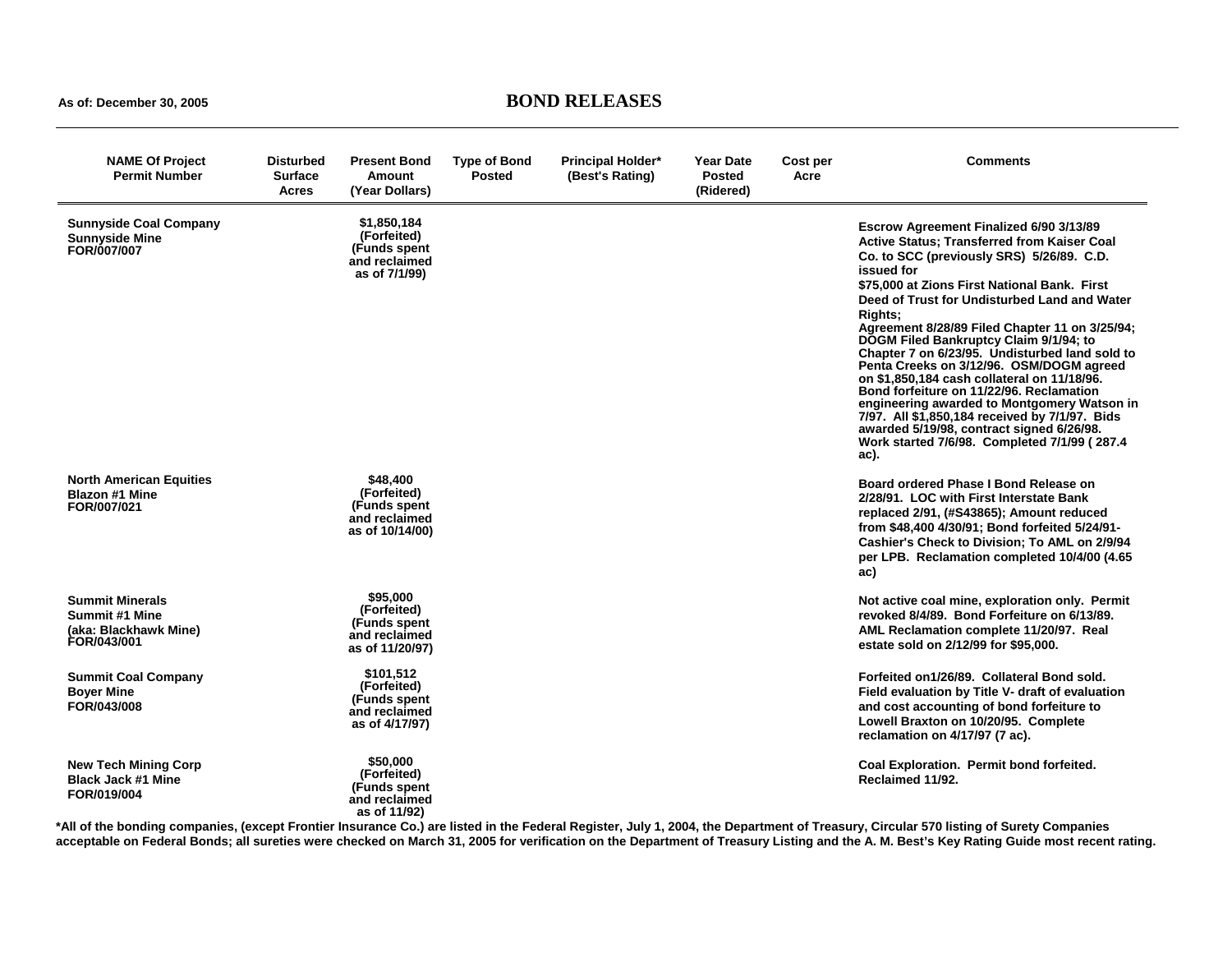## **As of: December 30, 2005 BOND RELEASES**

÷

| *Frontier Insurance Co. was<br>delisted, effective June 1,<br>2000 from Circular 570.<br><b>NAME Of Project</b><br><b>Permit Number</b> | Disturbed<br><b>Surface</b><br>Acres | <b>Present Bond</b><br>Amount<br>(Year Dollars) | <b>Type of Bond</b><br><b>Posted</b> | <b>Principal Holder*</b><br>(Best's Rating) | <b>Year Date</b><br><b>Posted</b><br>(Ridered) | Cost per<br>Acre | <b>Comments</b>                                                                                                                                                                                                                                                                                                                                          |
|-----------------------------------------------------------------------------------------------------------------------------------------|--------------------------------------|-------------------------------------------------|--------------------------------------|---------------------------------------------|------------------------------------------------|------------------|----------------------------------------------------------------------------------------------------------------------------------------------------------------------------------------------------------------------------------------------------------------------------------------------------------------------------------------------------------|
| <b>Mountain Coal Co.</b><br>Gordon Creek #3 & #6<br>REL/007/017                                                                         |                                      |                                                 |                                      |                                             |                                                |                  | Original Bond Amount \$346,000. 1986 dollars;<br>Phase I-Bond Release Effective 6/26/87 Ridered<br>7/13/87. Phase II Bond Release (rider eff as of<br>2/13/95) \$85,429. Phase III bond release<br>approved 5/22/98. (Release of \$52,971.)                                                                                                              |
| <b>Cyprus Plateau Mining Corp.</b><br><b>Blackhawk Exploration Site</b><br>REL/007/038                                                  |                                      |                                                 |                                      |                                             |                                                |                  | Exploration project ridered more disturbance.<br>Permit terminated 5/17/96. Aetna merged with<br>Travelers on 07/01/97. Released on 12/3/98<br>$(55,000, 3.1 \text{ acres})$                                                                                                                                                                             |
| <b>Western States Minerals</b><br>J.B. King Mine<br>REL/015/002                                                                         |                                      |                                                 |                                      |                                             |                                                |                  | Original Bond Amount-\$262,577. Phase I Bond<br>Release (effective 5/20/86) Ridered-4/28/86.<br>Conditional phase II and phase III bond release<br>on 2/29/00. Final bond release on 3/24/00.<br>(126,078) Seaboard surety # 104570.)                                                                                                                    |
| <b>Mountain Coal Co.</b><br><b>Huntington #4 Mine</b><br>REL/015/004                                                                    |                                      |                                                 |                                      |                                             |                                                |                  | Original Bond Amount-\$360,102; (Phase I-60%<br>bond release effective-11/10/86 ridered-<br>(12/31/86). Ridered "termination" language<br>9/91. Phase II Bond release effective when sed<br>pond removed 3/20/95. Removed. Ridered<br>1/31/96. Phase III Bond Release pending<br>removal of perimeter markers. Approved<br>5/22/98. (Released \$46,734.) |
| Co-Op Mining Co.<br><b>Trail Canyon Mine</b><br>REL/015/021                                                                             |                                      |                                                 |                                      |                                             |                                                |                  | <b>Automatically Renewable; Phase I Bond</b><br>Release - approved 7/18/94 for \$120,000.<br>Phase II release approved 1/31/96; ridered<br>4/24/96. Phase III bond release, conditional<br>approval on 12/22/00, released \$30,000 (10 ac).                                                                                                              |
| <b>BHP Petroleum (Americas)</b><br><b>Knight Mine</b><br>REL/041/005                                                                    |                                      |                                                 |                                      |                                             |                                                |                  | <b>Federal Insurance Company Surety replaced</b><br>9/16/90. Phase I Bond Release on 11/08/94 of<br>\$480,000. Replaced with ILOC on 1/30/96.<br>Final Bond Release on 4/21/98. (Released<br>\$320,000.                                                                                                                                                  |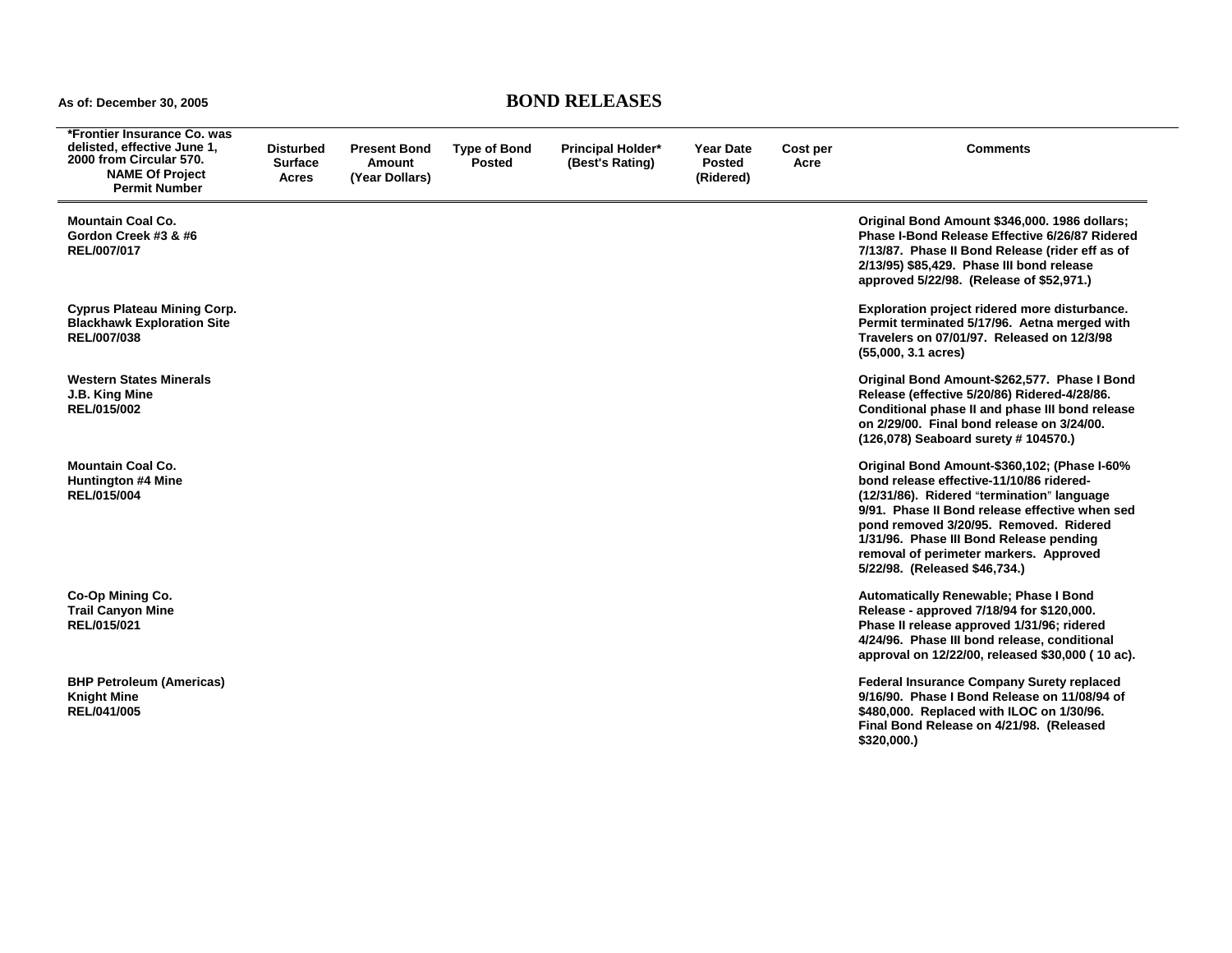| <b>NAME of Project</b><br><b>Permit Number</b>                                                                                    | <b>Disturbed</b><br><b>Surface</b><br><b>Acres</b> | Present Bond<br>Amount<br>(Year Dollars)                                          | <b>Type of Bond</b><br>Posted | <b>Principal Holder*</b><br>(Best's Rating)<br>2005    | Year Date<br><b>Posted</b><br>(Ridered) | Cost per<br>Acre       | <b>Comments</b>                                                                                                                                                                                                                                                                                                                                                                                                                                                                                                                                                                                                                                                                                                                                                                                                                                                                                                                                                                                                                                                                                                                                                                                                                                                                                                                                                                                                                                                                                                                                                                                                                                                                                                                                                                                                                                                                                                                                                                                                                                                                                                                                                                                                                                                                     |
|-----------------------------------------------------------------------------------------------------------------------------------|----------------------------------------------------|-----------------------------------------------------------------------------------|-------------------------------|--------------------------------------------------------|-----------------------------------------|------------------------|-------------------------------------------------------------------------------------------------------------------------------------------------------------------------------------------------------------------------------------------------------------------------------------------------------------------------------------------------------------------------------------------------------------------------------------------------------------------------------------------------------------------------------------------------------------------------------------------------------------------------------------------------------------------------------------------------------------------------------------------------------------------------------------------------------------------------------------------------------------------------------------------------------------------------------------------------------------------------------------------------------------------------------------------------------------------------------------------------------------------------------------------------------------------------------------------------------------------------------------------------------------------------------------------------------------------------------------------------------------------------------------------------------------------------------------------------------------------------------------------------------------------------------------------------------------------------------------------------------------------------------------------------------------------------------------------------------------------------------------------------------------------------------------------------------------------------------------------------------------------------------------------------------------------------------------------------------------------------------------------------------------------------------------------------------------------------------------------------------------------------------------------------------------------------------------------------------------------------------------------------------------------------------------|
| <b>Trustee - Bill Bishop</b><br><b>Chapter 7 Bankruptcy</b><br>Lodestar Energy, Inc.<br>White Oak Mine No. 1 & No. 2<br>C/007/001 | 140.2                                              | \$3,832,000<br>(2007)<br><b>{Bond amount</b><br>still<br>\$4,292,000 on<br>bond.} | Surety                        | <b>Frontier Insurance</b><br>Company<br>#143715<br>(E) | 07/09/99                                | \$27,333<br>{\$30,613} | Transferred from Valley Camp 5/27/94.<br>(Disturbance in mine site, office & loadout.).<br>JWC letter of 6/19/95 will reduce bond to \$<br>3,398,000 (1999 dollars). Replaced 7/27/98.<br>Bond amount increased to \$4,292,000 for<br>permit renewal, due 8/24/99. Permit transferred<br>from White Oak Mining and Construction on<br>7/14/99. Will replace Frontier Insurance Co.<br>Request for more time on 1/22/01. Bond re-<br>evaluated from \$4,292,000 to \$3,832,000 on<br>10/5/01. Sent request to replace surety due to<br>new rules on 10/5/01, must replace by 2/9/02.<br>Frontier declared "in rehabilitation" on<br>10/15/01, not on Utah Insurance list Demand<br>letter sent on 11/7/01, must replace by 1/7/02 or<br>reclaim. Hearing held in Kentucky on 1/3/02.<br>Judge ruled and barred Division from issuing a<br>CO until 1/24/02. Agreement signed with<br><b>Bankruptcy Court, Lodestar and Division on</b><br>2/25/02. CO issued 3/12/03 for no bond. Cost<br>estimated at \$3,814,566 in 4/03 in 2007 dollars.<br>Lodestar filed Chapter 11 on 3/30/01.<br>Determination to forfeit on 5/1/2003. Filed<br>Chapter 7 on 7/15/03. Worked with Bankruptcy<br>Trustee and Frontier Insurance to stabilize site<br>- \$999,000 from Frontier to escrow on<br>10/3/2003. Work started on 10/13/2003, Ledcor<br>pulled out for the winter on December 17, 2003.<br>On August 18, 2004, Lodestar trustee, Bill,<br>Bishop, filed the master settlement between<br>various parties (including Renco and Wexford<br>and Congress and the Debtors Trustee) for<br>reclamation in a "General Settlement Fund"<br>outside of the Lodestar bankruptcy estate.<br>Utah received \$1.217 million dollars as part of<br>this Settlement Agreement. The contract with<br>Frontier contractor, was terminated by the<br>Division on September 8, 2004. VCM<br>contractors were awarded the contract for<br>reclamation at the Whiskey Creek Mine (aka<br>White Oak Mine). Reclamation work started<br>on October 4, 2004 and left site on November 4,<br>2004. VCM returned to work on June 13, 2005<br>and completed reclamation on November 1,<br>2005. The loadout reclamation was completed<br>on November 4, 2005. AMR administered<br>reclamation work at this site. |